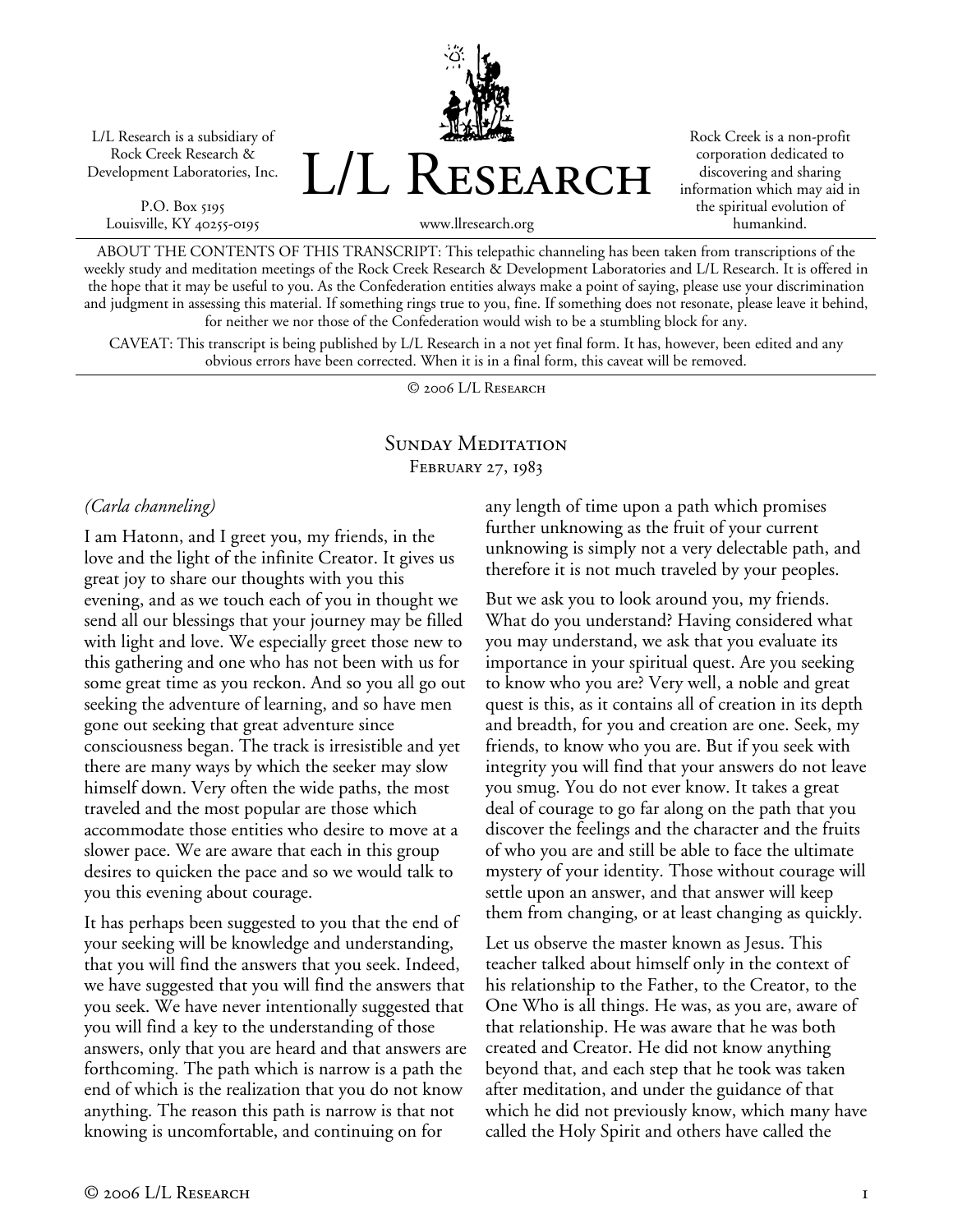higher self. How much courage can you bring to your quest? Love is ever and always nearly manifested to those who quest, and that love is blinding in its power, and you know it is there, and you seek more of it. Do you have the courage to accept your conscious unknown, for surely you have spent enough hours in despair because your actions were but a shadow of what you know, as you might say. You think, "My will is strong and my heart shall be light and I shall meet all obstacles with love, that love that I know, that love that I feel, that love that I seek." And yet, these things you do not always do. You do not know. It is the seeking, continuous, balanced between seriousness and joy, fresh each day, that accelerates your rate, speed, and leads you upon an ever narrower path.

And this, my friends, is good, for it is the narrow path, the path of courage, the path of fearlessness in the face of not knowing that will grant you more and more a sense of being able to reach into the resources of your higher self, of your deeper self, of your inner self, of Christ consciousness, and manifest the true joy of faith and will. It has often been noted that justice is blind among your peoples. We would further note, so is love, so is seeking. Do not let the dimness of your mirror images ever discourage you for long. Do not let your own lack of manifestation ever discourage you for long. Do not let any error, as you may consider it, discourage you for long, for this creation is the Creator's. You live in a creation of love and in an illusion of mystery. See far enough to find the love and have the courage to release yourself from the responsibility of certain knowledge. Those who are certain about philosophy and those things of the spiritual evolution have simply placed themselves on a slower path where they will be borne upon the shoulders of their comrades, given more encouragement, offered frequent rests, and sustained by many comforts. Courage, my friends. You who have it shall inherit a great mystery of being as can no one who seeks certain knowledge. You seek the wind. It is invisible, it is infinite, and it will come and go when it will. Do you suggest that you shall know it, that you shall measure it, and put it between the pages of a book? Or do you instead seek to be it? Lift your wings, my friends, and soar in the love and the light that is yours for the seeking, yours for the taking, and yours to manifest in glory.

We leave this instrument bathed in the sweetness of meeting with comrades and again thank you that we may share our thoughts with you, humble and poor though they may be. We ask that you grasp firmly the concept that we are fallible beings such as yourselves. Therefore, take what you will of what we say. Use that which seems good to you and discard the rest without a moment's hesitation. We are here to inspire and to encourage, not to confuse. We thank you for the great service you do us by allowing us to be of some small aid. I am Hatonn and I leave you in the love and in the light of our infinite Creator. Adonai, my friends. Adonai vasu borragus.

# *(L channeling)*

I am Latwii, and I greet you, my brothers and sisters, in the love and the light of the infinite Creator. We are speaking slowly while we are establishing a good contact with this instrument. We ask your patience that this might be accomplished, for the instrument is somewhat fatigued and out of practice.

At this time we would present ourselves in hopes of being allowed to perform whatever service we are capable of in answering the questions you may elect to offer. At this time are there any questions?

**Carla:** I've been wondering about the reason so many school children have been given such harsh diseases to cope with these last two or three years. The latest epidemic was very uncomfortable, and much worse than the usual measles and strep. Stomach cramps and what not. Is there some other reason other than chance catalyst that this was presented to this particular generation of kids?

I am Latwii. I am aware of your question. My sister, we would recall for you the awareness that you possess concerning the qualifications that entitle the more recent incarnations upon your planet to be allowed to incarnate. As you remember, the schedule, if you will, is based upon the likelihood of accomplishing a sufficient polarization to continue the journey, so to speak. In the case of a number of the most recent incarnates, the quantity of catalyst experienced within a relatively short period of that which you term time is necessary to allow the newly incarnate the opportunity to successfully receive the equivalent of a cram course in human experience.

### May we answer you further?

**Carla:** You're talking about seniority by vibration?